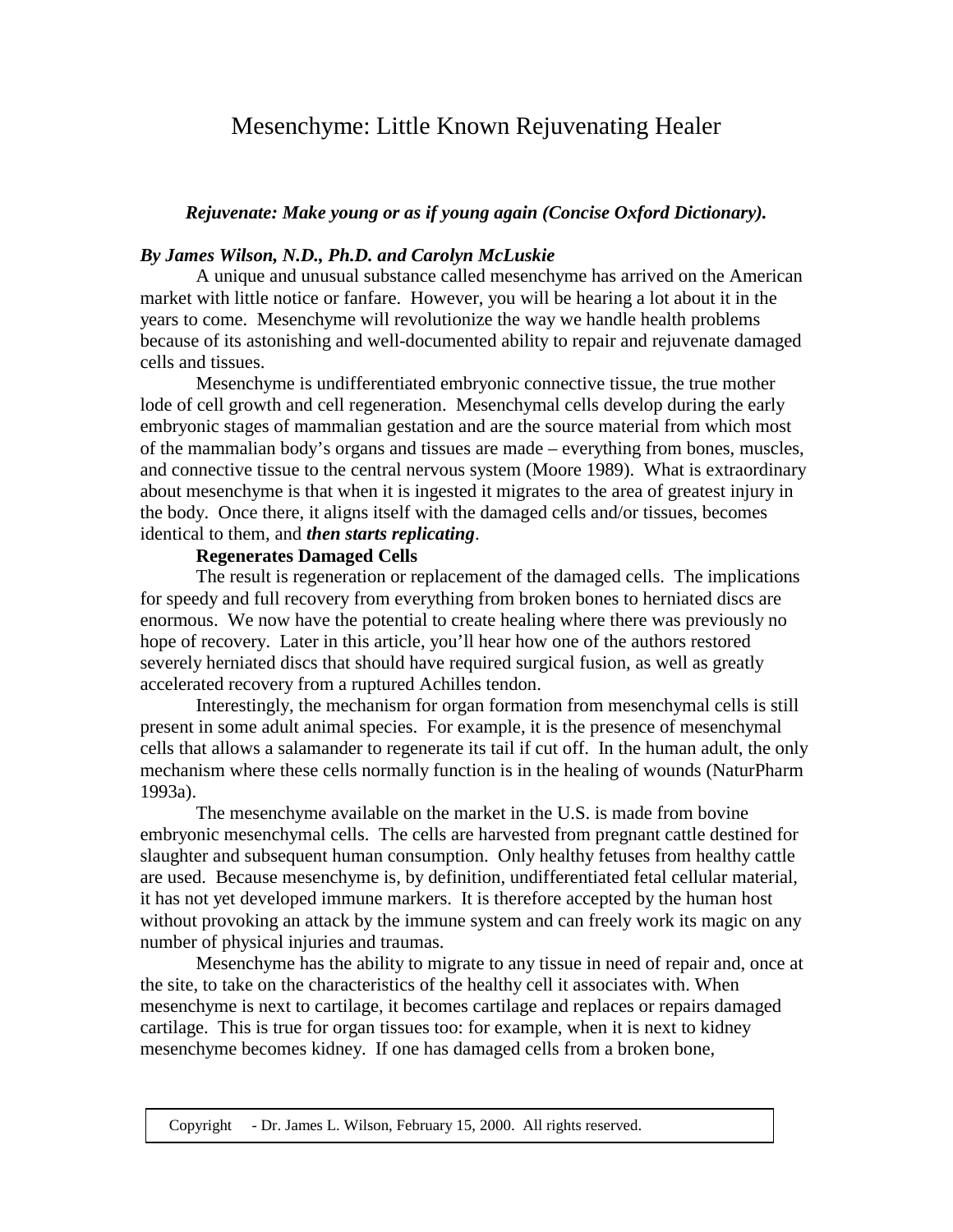mesenchyme associates itself with the wounded tissue, assumes the specific characteristics of that type of bone, and begins to repair the damaged tissue and create new bone cells. It sounds incredible, but much research has verified this unique action. Thus, mesenchyme has great potential in regenerating diseased or injured tissues of all kinds (van den Bos 1997).

The use of mesenchyme as a therapeutic substance arises from experiments conducted early in the  $20<sup>th</sup>$  century by Dr. Alexis Carrel, 1912 Nobel Laureate in Biology, who demonstrated that organic tissues could be regenerated in vitro by the addition of fresh younger cells to the culture medium. In the 1930s, the Swiss endocrinologist Dr. Paul Niehans developed a technique for extracting cells from animals and injecting them into his patients to compensate for their bodies' deficiencies (Niehans 1960). One of the types of cell he found most beneficial was mesenchyme.

Mesenchyme used in conjunction with other whole cells and cellular extracts was popular in Europe during the 1960s and 1970s. Many well-known celebrities and politicians visited reputable clinics and spas, including Dr. Niehans' Clinique La Prairie in Clarens, Switzerland, to receive live cell therapy. Notables such as Charles de Gaulle, Charlie Chaplin and Sir Winston Churchill were just a few of the wealthy, powerful and famous figures of the last century who went to these spas for live cell therapy, which included mesenchyme as a basic part of the rejuvenation process.

What makes mesenchyme so unique, special, and efficient is the fact that it is composed of pluripotential cells, also known as mesenchymal stem cells, which have the ability to become almost *any* kind of tissue or organ. Embryologically, all connective and supportive tissues arise from mesenchymal cells (Corliss 1976). The versatility of these pluripotential cells allows them to form cartilage, bone, muscle, connective tissue, and organ tissue (van den Bos 1997).

In all mammals mesenchyme eventually differentiates into three embryonic tissues – the endoderm, the mesoderm, and the ectoderm (Moore 1989). During embryonic development, these three primitive cell types differentiate into all the body's organs and tissues. The endoderm forms the linings of the digestive and respiratory tracts. The mesoderm develops into muscle, connective tissues, bone, and blood vessels. The ectoderm differentiates into the epidermis and the nervous system. A portion of the mesenchyme remains in the placenta and the yolk sac surrounding the embryo in the fetus. It is this mesenchyme that is carefully separated to become the commercially available product.

### **Versatile Differentiation**

 Mesenchymal cells migrate and differentiate in many different ways: they may become fibroblasts (connective tissue cells that manufacture collagen), chondroblasts (a type of differentiated fibroblast that becomes cartilage), or osteoblasts (bone forming cells). It is most versatile and effective as a therapeutic agent when it contains cells as undifferentiated as possible and is derived from all the mesenchymal layers (endoderm, ectoderm, and mesoderm). Most mesenchyme used for commercial purposes is harvested from the tissue surrounding the placenta between the  $50<sup>th</sup>$  and the  $150<sup>th</sup>$  day of fetal development.

Mesenchyme's uncanny capacity for seeking out and restoring damaged tissues and cells of any kind makes it invaluable in illnesses where there is significant cell damage and a need for repair. Mesenchyme speeds healing, decreases scar tissue formation, decreases complications of healing, and heals beyond what medical professionals typically think is possible.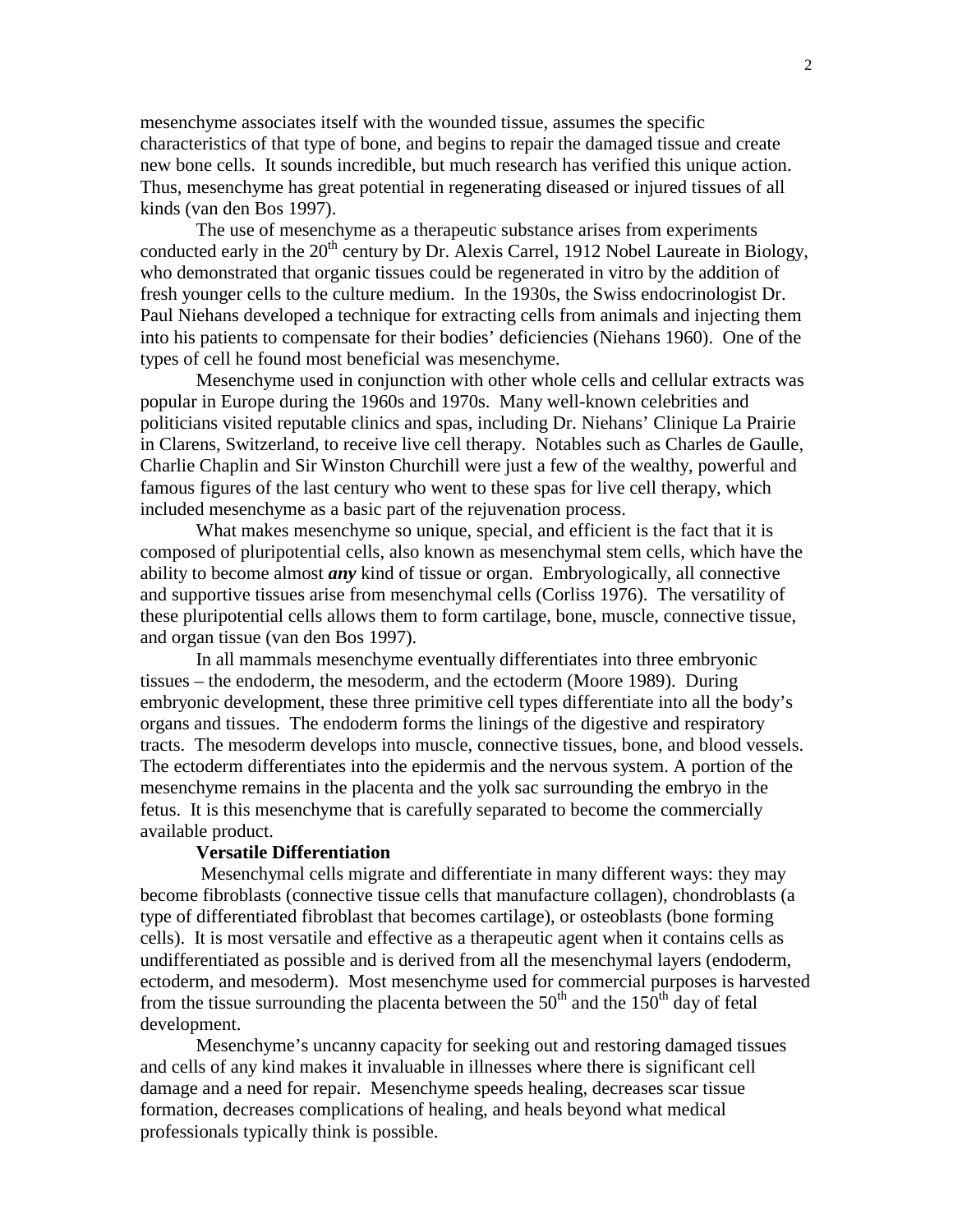#### **Severely Herniated Discs**

A case in point: six years ago, writer McLuskie was involved in a car accident which left her with three severely herniated discs in her neck, C5-6, C6-7, and C7-8. Within a year of the accident, the pain was so severe that her employer allowed her to work from home three days a week. She was unable to sit upright for more than ½ hour at a time due to the excruciating pain. She consulted three orthopedic surgeons, all of whom delivered the same chilling prognosis: the discs were deteriorating; there was no recourse but spinal fusion surgery; and after that the degeneration would continue. At least they were honest!

Soon after this news, Ms. Mcluskie interviewed Dr. James Wilson on the subject of live cell therapy. Coincidentally, the FDA had just approved mesenchyme as a dietary supplement. On hearing how a woman scheduled for hip surgery had successfully used live cell therapy to restore the destroyed cartilage, avoid surgery, and walk again, Ms. McLuskie was galvanized. Under Dr. Wilson's supervision, she began using the same protocol, a combination of shark cartilage and mesenchyme, taken sublingually.

# **Pain-free with Increased Disc Height**

Part of her therapy involved neck traction for 20 minutes twice daily, to provide room for the new disc tissue to grow. And grow it did. After four months, Ms. McLuskie was pain-free, and has been pain-free ever since. A recent x-ray of her neck, when compared to one taken after the accident, showed graphic proof that there was indeed increased disc height between her formerly herniated cervical vertebrae. To regain disc height of a herniated disc lies outside the realm of possibility of a typical medical protocol.

In August 1999, Ms. McLuskie ruptured her left Achilles tendon during a tennis match. The full rupture was surgically reattached and she was in a knee-high cast for eight weeks. During this time, she took mesenchyme twice daily to restore the torn tendon. After finding out that mesenchyme is 10 times more potent when injected, Ms. McLuskie overcame her fear of needles and self-administered the twice-daily subcutaneous injections.

It paid off. When the cast was removed, Ms. McLuskie's orthopedic surgeon was visibly shocked at the extent of her healing, as she was able to fully flex her foot. Normally an ankle or foot immobilized for eight weeks has a very limited range of motion and is very stiff, weak, and inflexible when the cast is removed. It typically takes several weeks to several months for the ankle to regain its full range of motion, flexibility and strength. The physician was so taken aback by the flexibility of the ankle that he checked her non-injured foot to be sure that she had normal flexion, and not hyperflexion.

#### **Unique Healing Modality**

As this unique healing modality becomes better known, and more clinical research on mesenchyme is completed, it is inevitable that more and more doctors will familiarize themselves with its use. Then we will see mesenchyme being used by physicians who have the best interests of their patients at heart.

Meanwhile, mesenchyme continues to restore lives. In another case, Dr. Wilson recommended mesenchyme therapy in conjunction with liquid shark cartilage to a professional snowboarder who had gone over a 60-foot cliff and crushed two vertebrae in his lower back – T11-12 and T12-L1. The presiding physician had told him it was doubtful he would ever walk again. After eight weeks of taking mesenchyme and shark cartilage, the young man was not only walking, he was actively working at light physical labor, lifting crates.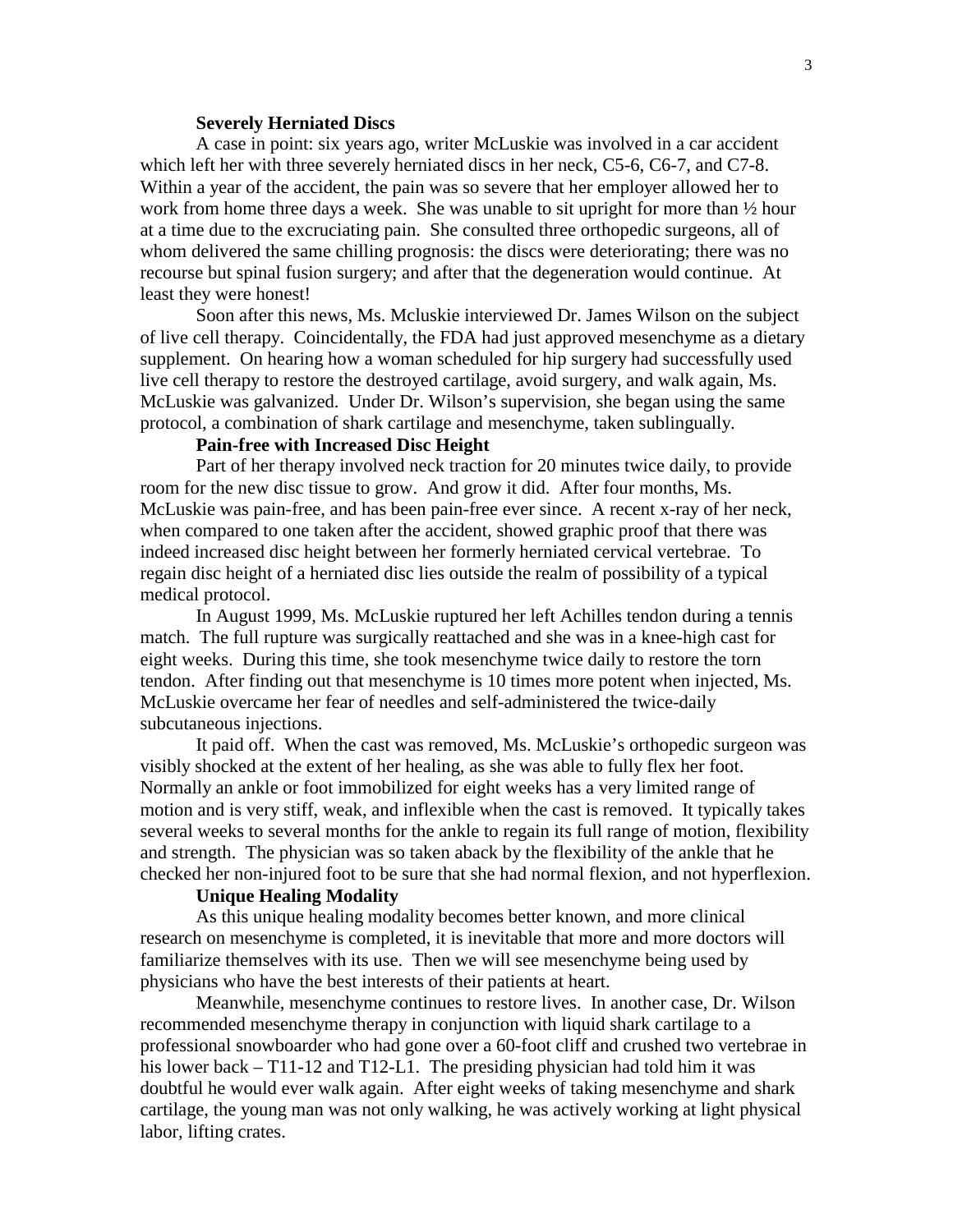The research on mesenchyme provides an interesting look at the broad-based medical applications in store for this incredible substance. Scientists have been closely examining mesenchyme's intriguing qualities for some time. Mesenchyme's potential to literally become any type of tissue (that pluripotentiality again) has been described and elucidated in several research studies (Caplan 1991, Caplan 1994, Pittenger 1999).

A large part of the reason mesenchyme is commercially available is that it can be successfully harvested and cryopreserved (flash-frozen), then thawed with no loss of cellular action. Researchers at Osiris Therapeutics in Baltimore, Maryland extracted mesenchymal stem cells from normal human bone marrow, and subjected them to cryopreservation. They found that fast freezing and subsequent thawing of mesenchyme had no effect on its ability to regenerate damaged tissue (Bruder 1997).

Researchers may have discovered one of the keys to mesenchyme's ability to regenerate damaged tissue. It appears that mesenchymal stem cells produce the receptor sites for two potent growth factors known as fibroblastic growth factors 1 and 2, or FG1 and FG2. When the FG1 or FG2 comes along, it locks on to these receptor sites, and "lights it up for action." When it does, the mesenchyme proliferates at an increased rate. Since part of mesenchyme's action is to become like the healthy cells it is aligned with, there is accelerated regeneration of healthy cells. The study authors concluded that "human mesenchymal stem cells have great potential in regenerating diseased or injured tissues" (van den Bos 1997). This increased growth rate, combined with the knowledge that mesenchyme seeks out damaged and diseased cells, and that it takes on the characteristics of the cells it is near, now explains why healing and regeneration can occur more rapidly with an abundance of mesenchyme present in the body.

# **'Regenerates Functional Tissue'**

Another research group observed that mesenchyme has "been shown to regenerate functional tissue when delivered to the site of musculoskeletal defects in experimental animals" (Bruder 1998a). This research group tested human mesenchyme's ability to heal a clinically significant bone defect. They implanted human mesenchyme into critical-sized segmental defects in the femurs of adult rats. Evidence of new bone was apparent by eight weeks, with increasing bone formation through 12 weeks. "These studies demonstrate that human mesenchymal stem cells can regenerate bone in a clinically significant osseous defect and may therefore provide an alternative to autogenous bone grafts," the researchers reported at the conclusion of the study.

Another study reviewed the effects of mesenchyme on bone development, bone repair, and skeletal regeneration (Bruder 1994). It concluded that understanding how mesenchyme performs these phenomenal regenerative feats "provides the foundation for the emergence of a new therapeutic technology for cell therapy." The researchers in this same study predicted that mesenchyme "will support the development of novel protocols for the treatment of many clinically challenging conditions," including osteoporosis "We can begin to explore therapeutic options that have never before been available."

Researchers at Veterans Affairs Medical Center in Miami, Florida further developed the concept that mesenchyme may provide a therapeutic advantage in dealing with osteoporosis (D'Ippolito 1999). In this study, researchers wanted to test the hypothesis that age-related decreases in bone mass result from decreased osteoblasts (the cells that create bone) secondary to an age-related loss of osteoprogenitors, the cellular catalysts that spur osteoblast growth and bone formation.

They extracted bone marrow from the vertebrae of 41 donors of various ages (3- 70 years old) who had died of traumatic injury. Extensive testing revealed that the number of mesenchymic stem cells with bone-building potential decreases early in the aging of humans, and may be responsible for the age-related reduction in osteoblasts.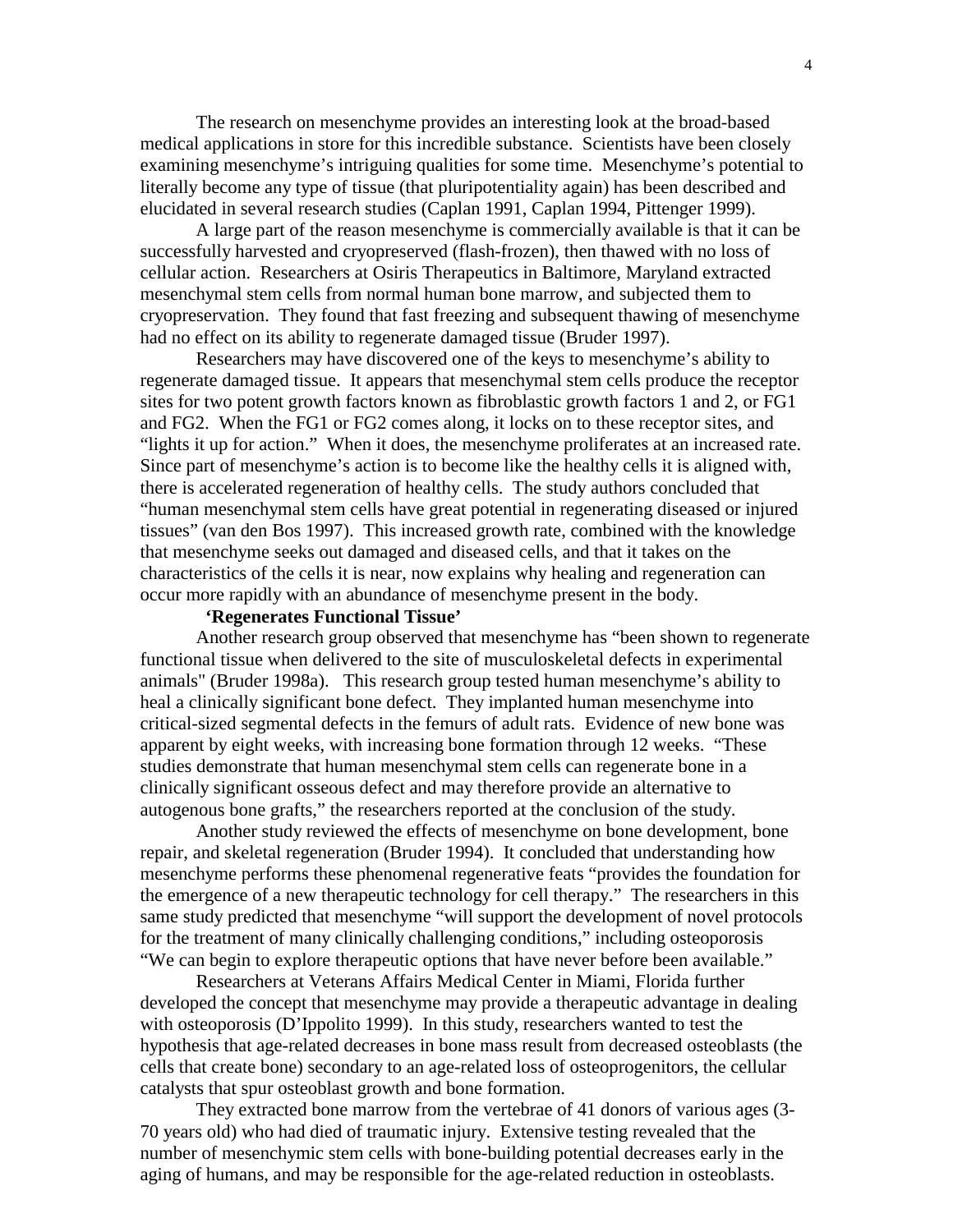The researchers commented that these results are particularly important because the vertebrae are a site of rapidly developing osteoporosis, and possibly the earliest site of bone loss in age-related osteoporosis. This further indicates a possible role for mesenchyme in establishing new protocols for dealing with the crippling effects of osteoporosis.

## **Alternative to Bone Grafts**

An alternative to painful and costly bone grafts would be an extremely welcome and useful addition to the limited therapeutic choices currently available. Another research study used human mesenchyme to repair an osseous defect in a dog (Bruder 1998b). (Remember, mesenchyme is undifferentiated fetal tissue without immune factors, so it can be received and used by other mammals without being rejected.)

Commenting on their results, the researchers said: "It was established that human MSCs [mesenchyme] form bone of considerable mechanical integrity when implanted in an osseous defect in an immunocompromised animal. Furthermore, bone repair studies in dogs verify that the technology is transferable to large animals, and that the application of this technology to patients at geographically remote sites is feasible. …These studies suggest that by combining MSCs with an appropriate delivery vehicle, it may be possible to offer patients new therapeutic options."

A research group at the University of Cincinnati's Noyes-Giannestras Biomechanics Laboratories studied mesenchyme's ability to restore a surgically created defect in a rabbit tendon (Awad 1999). Mesenchymal cells were implanted into a clinically created defect in the right tendon, and a cell-free collagen gel was implanted into an identical control defect in the left tendon. Repair tissues were evaluated at four weeks after surgery and compared to their matched controls.

The tendon tissue repaired with mesenchyme demonstrated significant increases in three areas used to measure the strength of a material. When compared with control results, there was a 26% gain in maximum stress, the amount of force required to cause a material to fail. There was an 18% gain in modulus, the ability of a material to resist being stretched when a force is applied to it. Researchers also noted a 33% gain in strain energy density, the amount of energy that a material (such as a compressed spring) can store before its internal bonds are disrupted and it changes shape.

The researchers also observed minor improvements in the tissue structure of some of the mesenchyme-mediated repairs, including increased number of tenocytes (tendon forming cells) and larger and more mature-looking collagen fiber bundles. They concluded: "…Delivering a large number of mesenchymal stem cells to a wound site can significantly improve its biomechanical properties." Ms. McLuskie can personally attest to this, as can the surgeon who reattached her torn Achilles tendon and was so surprised by her rapid recovery.

#### **Resurrects Aging Cells**

Mesenchyme restores bones and tendons, and opens a world of possibilities for new therapeutic options that actually heal by regenerating damaged, diseased or destroyed tissue. The research really starts to get exciting when we look at mesenchyme's regenerative abilities. A significant study on its ability to resurrect aging cells was published in 1990. This study was a collaborative effort by researchers from the German Cancer Research Center in Heidelberg, the Clinique La Prairie in Clarens, Switzerland, and the Max-Planck Institute for Immunbiology in Freiburg, Germany. The researchers examined how mesenchymal cells affected old or senescent cells that had lost their ability to divide and could no longer exhibit mitotic activity (Amtmann 1990).

Researchers introduced mesenchyme from embryonic sheep tissue into these aged cell cultures. The mesenchyme restored the aged cells' responsiveness to growth factors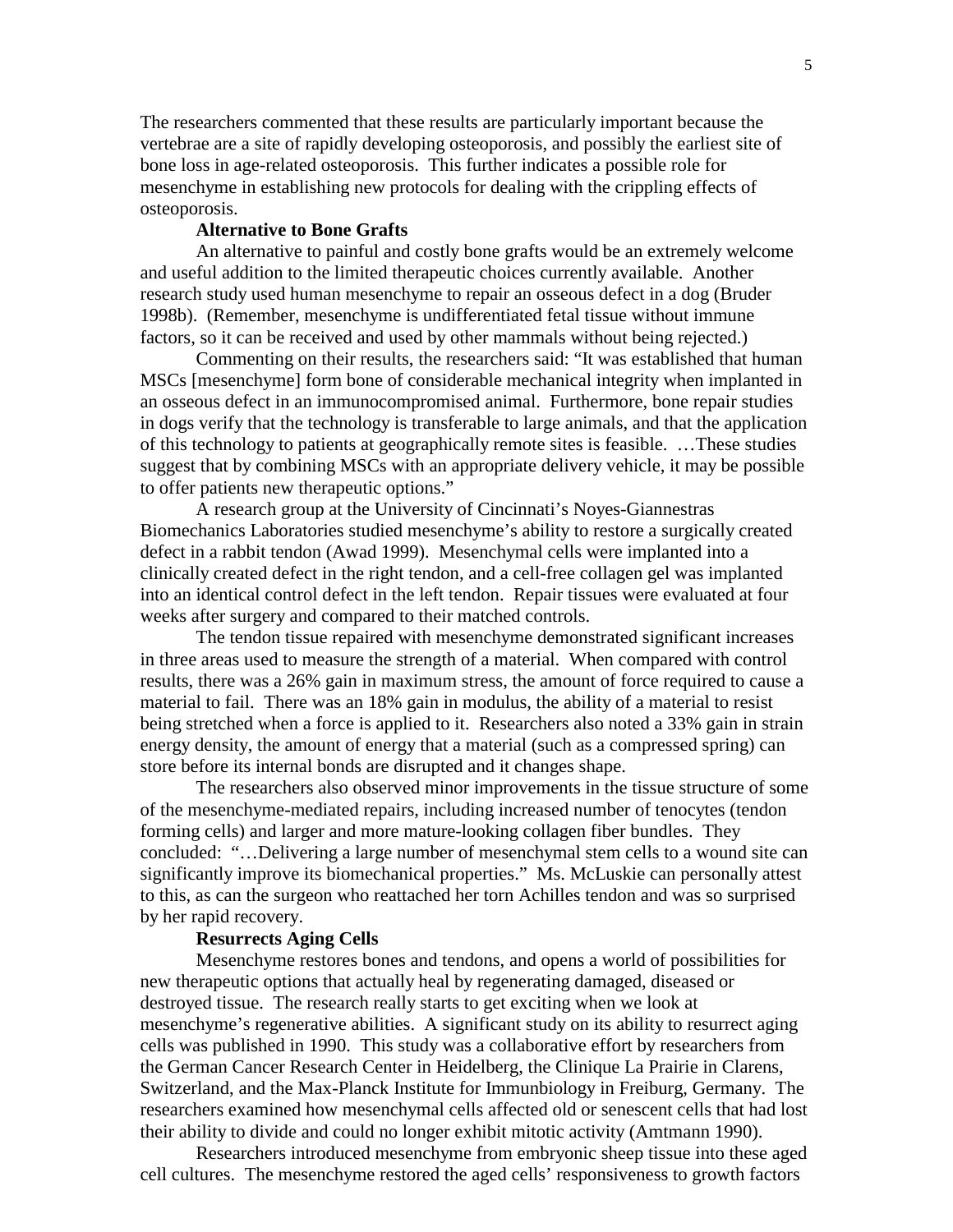and the cells resumed their ability to undergo mitotic divisions. They became like young cells again.

"Aging cells are known to lose responsiveness to growth factors *despite the presence of respective receptors*," the researchers commented in their discussion of the study results. "Thus, restoring the responsiveness to growth factors that are contained in serum is likely not to be due to a reacquisition or an unmasking of receptors. Rather, one could envisage that transacting factors might be either induced or activated by the embryonic tissue extract in the senescent cells, thus augmenting transcriptional activities that may be prerequisites for the activation of cellular DNA synthesis. Mesenchyme seems to reawaken the aging cell's ability to respond to the directive of growth factors to divide and grow.

## **Limited Availability in U.S.**

We can expect a plethora of research examining mesenchyme's rejuvenating effects on a wide range of ailments, defects and disabilities that were formerly thought incurable. But, despite its amazing properties, don't expect mesenchyme to appear on drugstore shelves and become part of mainstream medicine, at least in the near future. Presently it is only available from one Canadian firm and a few European companies that distribute in the U.S. Most available mesenchymes are injectables; however the Canadian company sells it as a nutritional supplement to be taken sublingually. In most cases, the products must be obtained through a physician.

#### **Side Effects**

When taking mesenchyme, some people may have a rapid reaction in which they experience increased vitality. This is sometimes followed by a period of weariness and the need for increased sleep. They may also feel a sense of well being similar to the feeling experienced after a rich meal. The temperature may rise .5 to 1.0 degrees Celsius (.9 to 1.8 degrees Fahrenheit) for several hours intermittently during the first few days. This is due to the mild stimulation of the immune response produced by mesenchyme (NaturPharm 1993b).

In addition to the rather remarkable qualities listed above, mesenchyme might be most sought after because of its common "side effects". Over time, a person taking 1 to 2 vials of mesenchyme per week will notice that the revitalization process produces a number of clinical changes, which can be noticed most particularly in the skin. (It has been used topically in some cosmetics.) The quality of the skin improves overall, including tone and elasticity, with a pinkish tinge to the cheeks. People attain a fresh, more youthful and dewy look. There is increased resistance to fatigue, improved circulation, and increased physical and mental abilities (NaturPharm 1993b). These changes are seen in addition to changes in the condition for which the person is taking mesenchyme.

Mesenchyme has shown great potential for those suffering from a degenerative condition, recovering from an injury, or dealing with osteoporosis or any kind of tissue degeneration or disease. It may be worth your while to investigate the rejuvenating and reparative possibilities of mesenchyme. Show this article to your physician, and let mesenchyme help you regenerate your life.

#### **References**